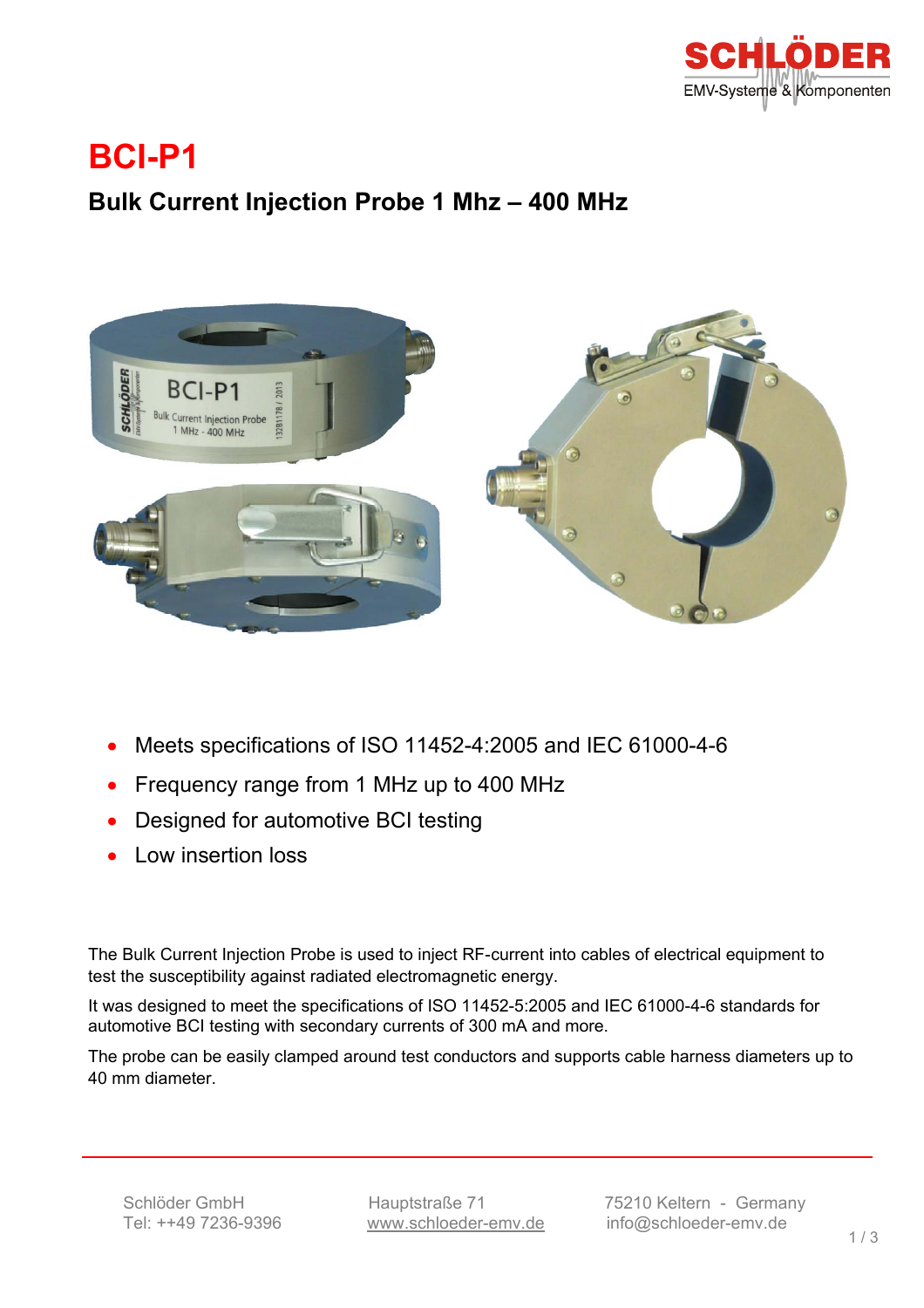

#### **InsertionLoss**



| <b>Specifications</b>                              |                                                      |
|----------------------------------------------------|------------------------------------------------------|
| Frequency range                                    | $1$ MHz $-$ 400 MHz                                  |
| Input Connector                                    | Type N Female                                        |
| Inner diameter                                     | 40 mm                                                |
| lOuter Diameter                                    | 120 mm                                               |
| Width                                              | 40 mm                                                |
| Max. core temperature                              | 90 °C                                                |
| <b>Turns Ratio</b>                                 | 1:1                                                  |
| Primary inductance                                 | 5.1 µH @ 100 kHz                                     |
| Ambient temperature                                | 0 to 40 $^{\circ}$ C                                 |
| Fastening                                          | 1 Clip                                               |
| Input Power rating until core temperature is 90 °C | 90 min @ 70 W (48.45 dBm)<br>45 min @ 100 W (50 dBm) |

Ξ